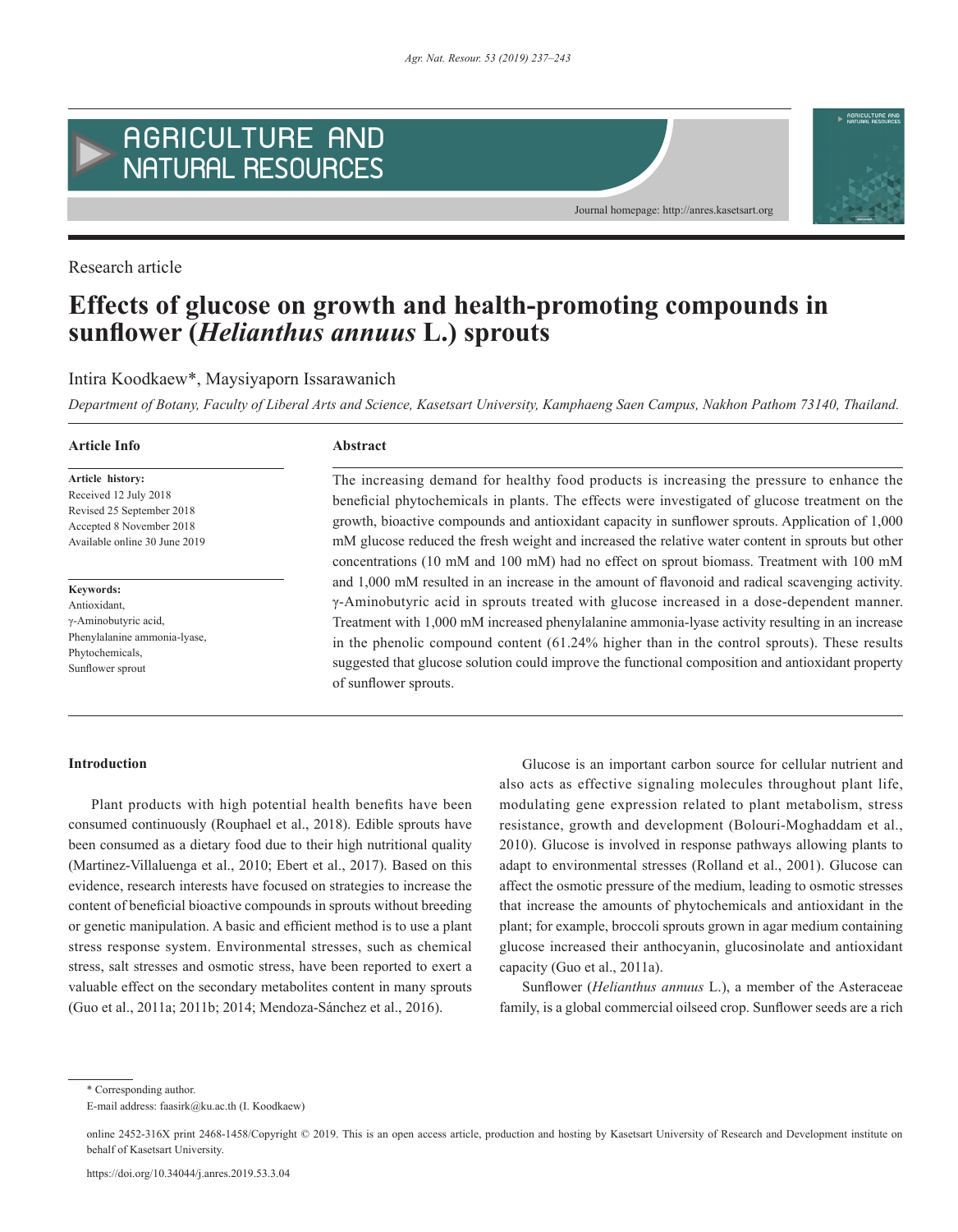source of polyunsaturated fatty acids (Fernández-Moya et al., 2003). In addition, some secondary metabolites such as phenolic compounds, flavonoid and antioxidant compounds have also been observed in the seeds (Cevallos-Casals and Cisneros-Zevallos, 2010). However, germination of sunflower seeds to produce sprouts increases their nutritional value as well as health-promoting compounds (Cevallos-Casals and Cisneros-Zevallos, 2010; Pająk et al., 2014). Sunflower sprouts are sources of valuable natural substances containing amino acids, phenolic compounds, melatonin, isoflavone, flavonoids and antioxidant property (Cho et al., 2008; Cevallos-Casals and Cisneros-Zevallos, 2010; Pająk et al., 2014). In view of the increased interest in naturally sourced healthy foods, increasing utilization of sunflower sprouts in human foods appears realistic. However, limited data are available on the impact of glucose on the health-promoting metabolites and the nutritional value of sunflower sprouts.

The objective of the present study was to investigate the effect of glucose on the growth, the content of phenolic compounds, flavonoids, γ-aminobutyric acid (GABA) and antioxidant capacity as well as the activity of phenylalanine ammonia-lyase (PAL) in sunflower sprouts.

#### **Materials and Methods**

# *Plant material and cultivation of sunflower sprouts*

Sunflower seeds were obtained commercially and were of a quality ready-for-sprouting (> 95% germination). Seeds were washed with water, drained and soaked in warm water (approximately 40°C) for 8 hr. Then seeds were transferred to an incubation chamber for 12 hr. After that approximately 350 seeds were sown in trays (19.5  $cm \times 22.0$  cm) containing 50% soil mixed with commercial growing medium and 50% coconut coir. Seed germination was conducted at room temperature (30  $\pm$  5°C) for 3 d under dark conditions to increase the sprout hypocotyl elongation. Then, the sprouts were transferred to a controlled condition with a 12 hr light and 12 hr dark cycle and an average temperature of  $30 \pm 5^{\circ}$ C. Light (500 µmol/m<sup>2</sup>/s) was provided using a fluorescent tube (FL36W/T8/D; Toshiba; Japan). The trays were irrigated twice daily with 100 mL of distilled water.

#### *Treatments with glucose*

The experiment was conducted in a completely randomized design with three replications (one tray equaled one replication). There were three treatments of glucose solutions (10 mM, 100 mM and 1,000 mM), while distilled water alone served as the control. These concentrations were used in the experiment based on the results of preliminary work which showed that glucose had little effect on growth (data not shown). After 6 d of germination, glucose was applied as an exogenous spray on the aerial part with 50 mL of test solution per tray. Sprout samples were collected gently 24 hr after treatment. The plant samples were provided for determination of growth, phytochemical content and enzyme activity. The sprout samples were randomly picked for each analysis measurement.

#### *Measurement of growth*

The sunflower sprouts were randomly sampled from each tray at 100 plants per replication and their fresh and dry weights were measured using a balance. For a sample of 30 sprouts per replication, root and shoot lengths were measured using a ruler, and stem thickness was determined using a set of calipers.

#### *Determination of photosynthetic pigment content*

Chlorophyll a, b, total chlorophyll and carotenoids were extracted from the shoots of sprouts (1 g) using 5 mL of dimethyl sulfoxide for 48 hr under dark conditions (Hiscox and Israelstam, 1978). The absorbance of the extracts was determined at 440 nm, 645 nm and 663 nm using a spectrophotometer (UV-1800; Shimadzu; Japan). The photosynthetic pigment contents were calculated according to equations given by Arnon (1949).

#### *Determination of relative water content*

The relative water content (RWC) was determined as previously described (Jones and Turner, 1978). Sprout shoot samples (1 g) were cut and weighed quickly to determine their fresh weight (FW). Then, the samples were immediately soaked in distilled water to saturate them with water. After soaking for 6 hr, the turgid weight (TW) was recorded. The dry weight (DW) of the samples was measured after dehydrating them at 60°C for 24 hr. The RWC was calculated using the equation RWC (%) =  $[(FW - DW) / (TW - DW)] \times 100$ .

#### *Determination of total phenolic compound content*

The total phenolic compound content was determined using the Folin Ciocalteu (FC) method (Singleton et al., 1999) with minor modifications. Fresh sunflower sprout shoots (1 g) were extracted using 80% methanol (10 mL). The sample was centrifuged at 5,000 revolutions per minute (rpm) for 15 min at room temperature. A sample of 50 µL of supernatant was mixed with 250 µL of FC reagent and kept at room temperature for 8 min. Then,  $20\%$   $\text{Na}_2\text{CO}_3$ (750  $\mu$ L) and distilled water (950  $\mu$ L) were added, respectively, mixed and incubated at 25°C for 30 min. After incubation, the absorbance was taken using the spectrophotometer at 765 nm. Gallic acid was used as a standard, and the results were expressed as milligrams of gallic acid equivalent (GAE)/g FW.

#### *Determination of flavonoid content*

A total flavonoid content assay was performed using the AlCl<sub>3</sub> colorimetric method (Zhishen et al., 1999). Sunflower sprout shoots were extracted using the same method described in the total phenolic compounds assay above. The supernatant  $(500 \mu L)$  was mixed with distilled water (2 mL) and 5% NaNO<sub>2</sub> (15  $\mu$ L). After incubation at room temperature for 6 min,  $10\%$  AlCl<sub>3</sub> (150  $\mu$ L), 2 M NaOH (2 mL)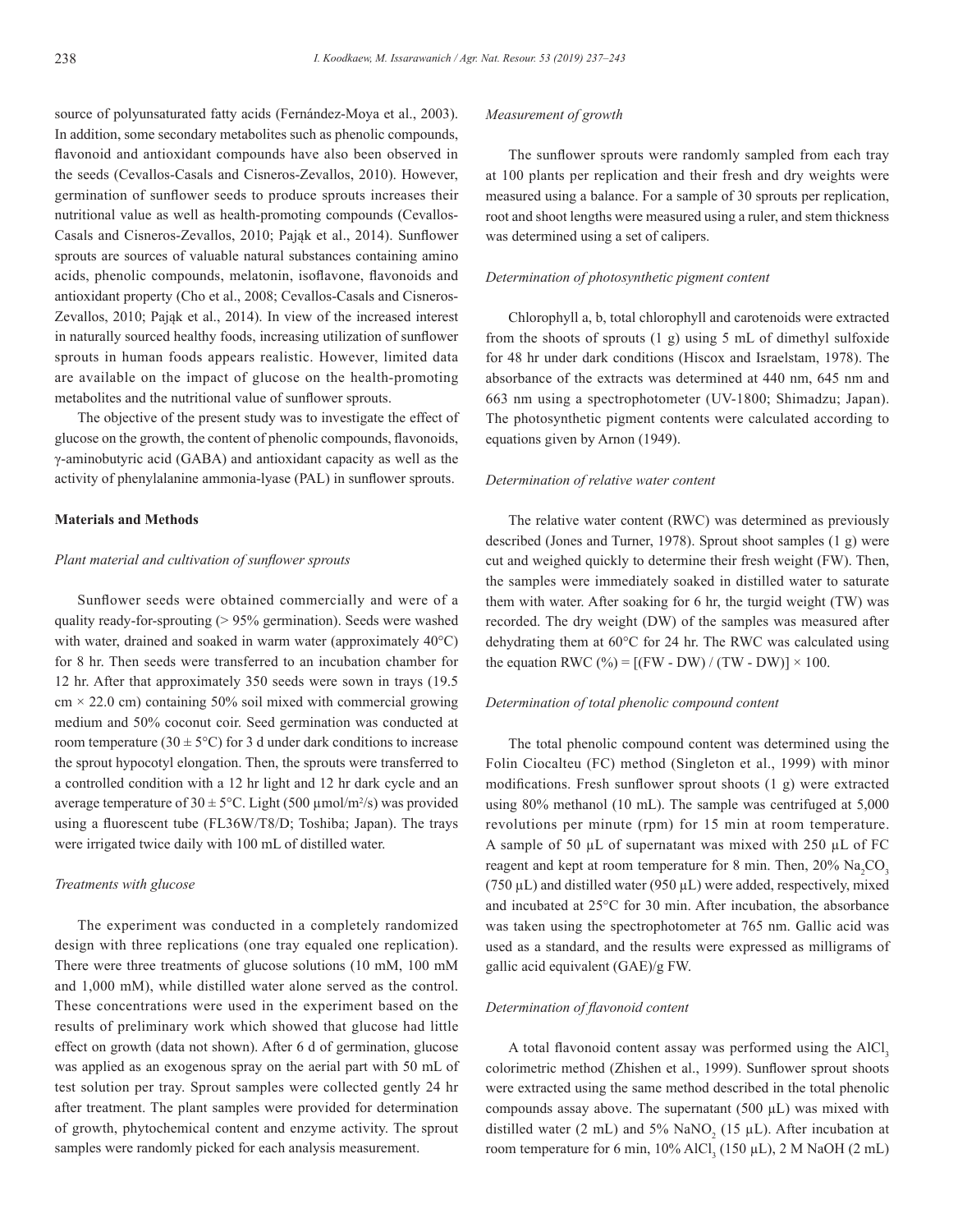and distilled water (200  $\mu$ L) were added, respectively. The solution was mixed and incubated at 25°C for 30 min. The supernatants were collected and the absorbance was determined at 415 nm using the spectrophotometer. Quercetin was used as the standard and the results were expressed as milligrams of quercetin equivalent (QE)/g FW.

#### *Determination of PAL activity*

The PAL activity was determined with minor modifications using the method described by Wei et al. (2011). For preparing the crude enzyme, 0.2 g of sprout shoot was extracted using 1.7 mL of 1 mM sodium-borate buffer (pH 8.8) containing 1 mM ethylenediaminetetraacetic acid and 20 mM β-mercaptoethanol in an ice bath. After centrifugation at 10,000 rpm at 4°C for 30 min, the supernatant (0.2 mL) was mixed with 3 mL of 0.5 mM L-phenylalanine dissolved in 1 mM sodium-borate buffer (pH 8.8). After incubation at 37°C for 1 hr, the amount of cinnamic acid (the product of the reaction) was measured at 290 nm using the spectrophotometer. One unit of enzyme activity was defined as an increase in the absorbance of 0.1 per hour per milliliter of the enzyme solution (Zhu et al., 2015). The PAL activity was expressed as enzyme units (U)/g FW.

#### *Determination of γ-aminobutyric acid content*

The GABA content was determined according to Karladee and Suriyong (2012) with some modifications. Fresh sprout shoots (0.5 g) were ground with liquid  $N_2$  and dissolved with 2.5 mL of 95% ethanol and filtered using Whatman no. 1 filter paper. The filtrate was boiled in a water bath (90°C) to evaporate the ethanol. Then, 0.5 mL of distilled water was added and centrifuged at 10,000 rpm for 10 min. The supernatant was collected followed by the addition of 0.2 mL of 0.2 M sodium borate buffer (pH 8.8) and 1.0 mL of 6% phenol. The solution was mixed throughly and cooled in a cooling bath for 5 min. Next, 0.4 mL of 14.5% NaOCl was added and the solution was shaken vigorously for 1 min and again cooled in the cooling bath for 5 min. Finally, the solution was boiled in a water bath (100°C) for 10 min and allowed to cool. The absorbance was determined using the spectrophotometer at 630 nm. GABA was used as the standard for the calibration curve.

#### *Determination of antioxidant activity*

The radical scavenging activity was determined spectrophotometrically using the 2,2-diphenyl-1-picrylhydrazyl (DPPH) method (Brand-Williams et al., 1995). Shoot of sprouts (1.0 g) were extracted with ethanol (10 mL) and then the mixture was centrifuged at 5,000 rpm for 15 min. A fixed volume (1.9 mL) of the supernatant was mixed to 100  $\mu$ L with 1 mM DPPH and stored in the dark at room temperature for 30 min. Absorbance was measured at 517 nm using the spectrophotometer. Controls were prepared as for the tested group except that the plant solution was replaced with the extraction solvent. The DPPH free radical scavenging activity was calculated using the following equation: DPPH scavenging activity  $(\% ) = [(A_0 - A_1)/A_0] \times 100,$ where  $A_0$  is the absorbance of the control and  $A_1$  is the absorbance of the sample.

#### *Statistical analysis*

All the data were expressed as mean  $\pm$  SD of three replications. Data were subjected to analysis of variance followed by Duncan's multiplerange test ( $p < 0.05$  was considered as a statistically significant difference) using the R program (R Core Team, 2015). Correlations between the parameters were evaluated using Pearson's correlation coefficient.

#### **Results**

#### *Effect of glucose on sunflower sprouts growth*

The effects of glucose on sunflower sprout growth are shown in Table 1. The stem diameter tended to decrease compared with the control but only the treatment of 100 mM glucose was significantly different. The treatments of 10 mM and 100 mM glucose did not affect shoot and root lengths whereas 1,000 mM glucose significantly decreased the shoot length but significantly increased the root length of the sprouts. The fresh weight of sprouts was essentially unaffected by glucose except in the treatment of 1,000 mM glucose which had a significantly decrease in fresh weight (17.59% lower than the control). However, a significant increment in the dry weight of the sprouts was recorded following the treatments of 100 mM and 1,000 mM glucose.

#### *Effect of glucose on photosynthetic pigment and relative water content*

The treatments of glucose had no effect on the chlorophyll and carotenoid contents (Table 2). The RWC tended to increase after treatment with glucose (Fig. 1). The highest RWC value was observed in the treatment of 1,000 mM glucose (20.99% higher than the control).

**Table 1** Effects of different glucose concentrations on growth of sunflower sprouts.

| Concentration | Stem diameter                | Shoot length                  | Root length                    | Fresh weight                   | Dry weight                   |
|---------------|------------------------------|-------------------------------|--------------------------------|--------------------------------|------------------------------|
| (mM)          | (mm)                         | (cm)                          | (cm)                           | $(g/100 \text{ plants})$       | $(g/100 \text{ plants})$     |
|               | $82\pm0.04$ <sup>a*</sup>    | $9.78 \pm 1.21$ <sup>a</sup>  | $10.30 \pm 1.30^b$             | 44.97 $\pm$ 4.91 <sup>a</sup>  | $3.00\pm0.18^{\rm b}$        |
| 10            | $78 \pm 0.06$ <sup>ab</sup>  | $8.99 \pm 0.55$ <sup>ab</sup> | $10.72 \pm 2.34$ <sup>b</sup>  | 41.26 $\pm$ 3.24 <sup>ab</sup> | $2.93\pm0.10^b$              |
| 100           | $1.73 \pm 0.05^{\circ}$      | 9.15 $\pm$ 0.21 <sup>ab</sup> | $11.26 \pm 1.97$ <sup>ab</sup> | 44.43 $\pm$ 4.31 <sup>a</sup>  | $3.29 \pm 0.17$ <sup>a</sup> |
| 1000          | .76 $\pm$ 0.04 <sup>ab</sup> | $8.21 \pm 0.89$ <sup>b</sup>  | $13.99 \pm 1.22$ <sup>a</sup>  | $37.06 \pm 5.98$ <sup>b</sup>  | $3.37 \pm 0.10^a$            |

\* Values represent mean ± SD; different lowercase superscript letters in the same column are significantly different (*p* < 0.05).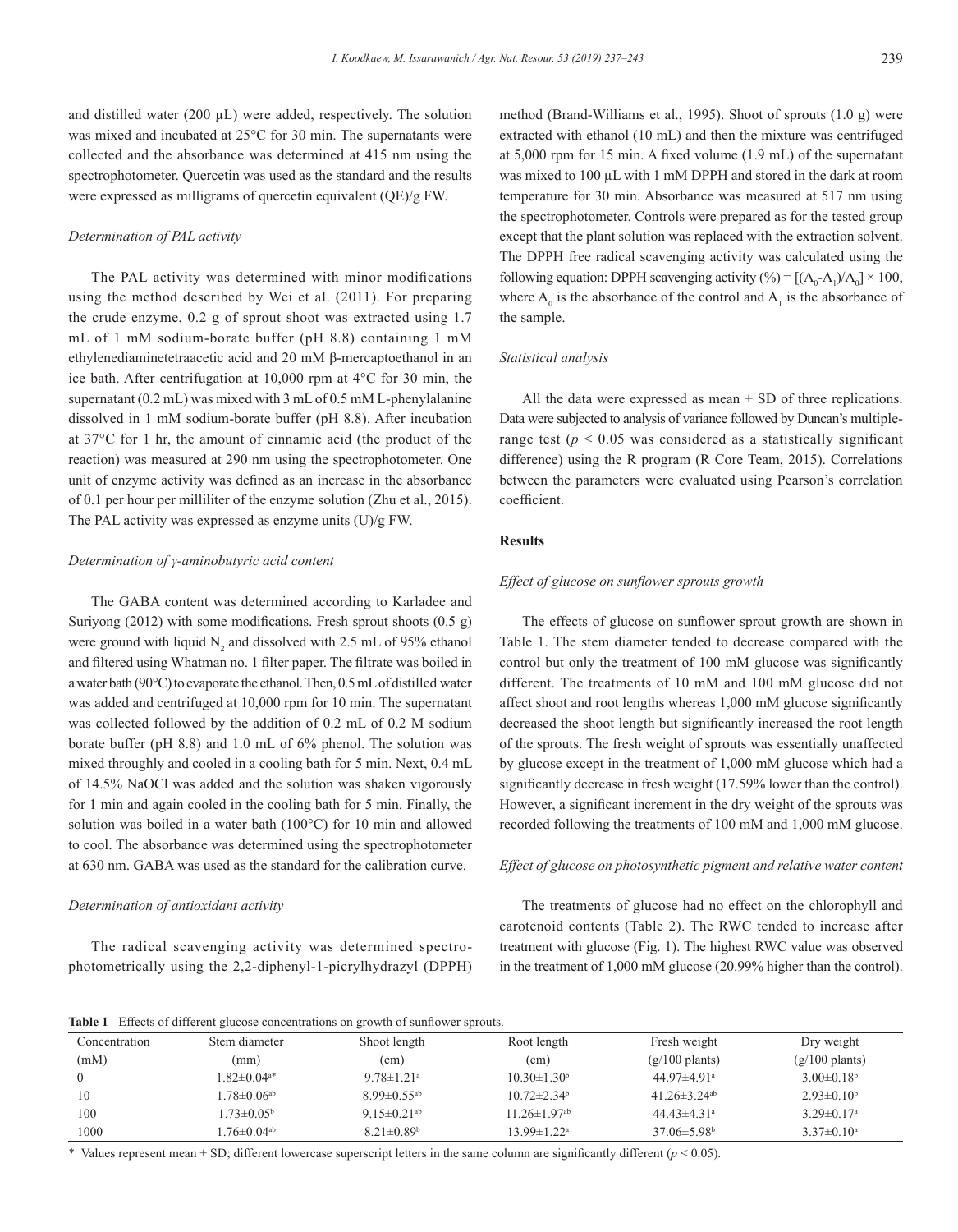| Concentration (mM) | Chlorophyll a $(mg/g FW)$ | Chlorophyll $b$ (mg/g FW) | Total chlorophyll (mg/g FW) | Carotenoid $(mg/gFW)$ |
|--------------------|---------------------------|---------------------------|-----------------------------|-----------------------|
|                    | $0.0191 \pm 0.001$        | $0.0072 \pm 0.001$        | $0.0263\pm0.001$            | $0.0127\pm0.002$      |
|                    | $0.0171\pm0.004$          | $0.0069 \pm 0.001$        | $0.0240 \pm 0.005$          | $0.0118\pm0.003$      |
| 100                | $0.0174\pm0.005$          | $0.0062\pm0.001$          | $0.0236\pm0.006$            | $0.0107\pm0.002$      |
| 1000               | $0.0162\pm0.002$          | $0.0064\pm0.001$          | $0.0226 \pm 0.003$          | $0.0123\pm0.002$      |

**Table 2** Effects of different glucose concentrations on photosynthetic pigment contents of sunflower sprouts.

FW = Fresh weight.

\* Values represent mean  $\pm$  SD; all means in the same column are not significant difference ( $p \ge 0.05$ ).

# *Effect of glucose on total phenolic compound, flavonoid and phenylalanine ammonia-lyase activity*

The amount of total phenolic compound was affected differently by the different treatments. The treatments of 10 mM and 100 mM glucose increased the amount of phenolic compound (6.98% and 25.52% higher than the control, respectively) but were not significantly different from the control. Compared to the control, 1,000 mM glucose induced a significant increase in the phenolic content with an increment of 61.24% (Fig. 2A). The flavonoid content increased in a concentration-dependent manner (Fig. 2B). High amounts of flavonoid were found in 100 mM and 1,000 mM glucose (81.48% and 95.67% higher than the control, respectively). The PAL activity was significantly affected only by 1,000 mM glucose, with an increment of 45.20% compared to the control. The other treatments also induced increases in the PAL activity but they were not significantly different from the control (Fig. 2C).

#### *Effect of glucose on γ-aminobutyric acid and radical scavenging activity*

All treatments produced a significant increase in the GABA concentration of the sprouts (Fig. 3). The highest amount of GABA was found in the 1,000 mM glucose treatment (77.32% higher than the control). Free radical scavenging activity was expressed as a percentage of the DPPH˙ decrease. The 100 mM and 1,000 mM glucose treatments were associated with significant increases in the DPPH radical scavenging activity with respect to the control, with increments of 9.25% and 11.00%, respectively (Fig. 4).



**Fig. 1** Effects of different glucose concentrations on relative water content of sunflower sprouts, where data are expressed as the mean  $\pm$  SD and bars with different lowercase letters are significantly different ( $p < 0.05$ ).



**Fig. 2** Effects of different glucose concentrations on: (A) phenolic compound content; (B) flavonoid content; (C) phenylalanine ammonia-lyase (PAL) activity of sunflower sprouts, where data are expressed as the mean  $\pm$  SD, bars with different lowercase letters are significantly different ( $p < 0.05$ );  $FW = fresh weight, GAE = gallic acid equivalent, QE = quercetin.$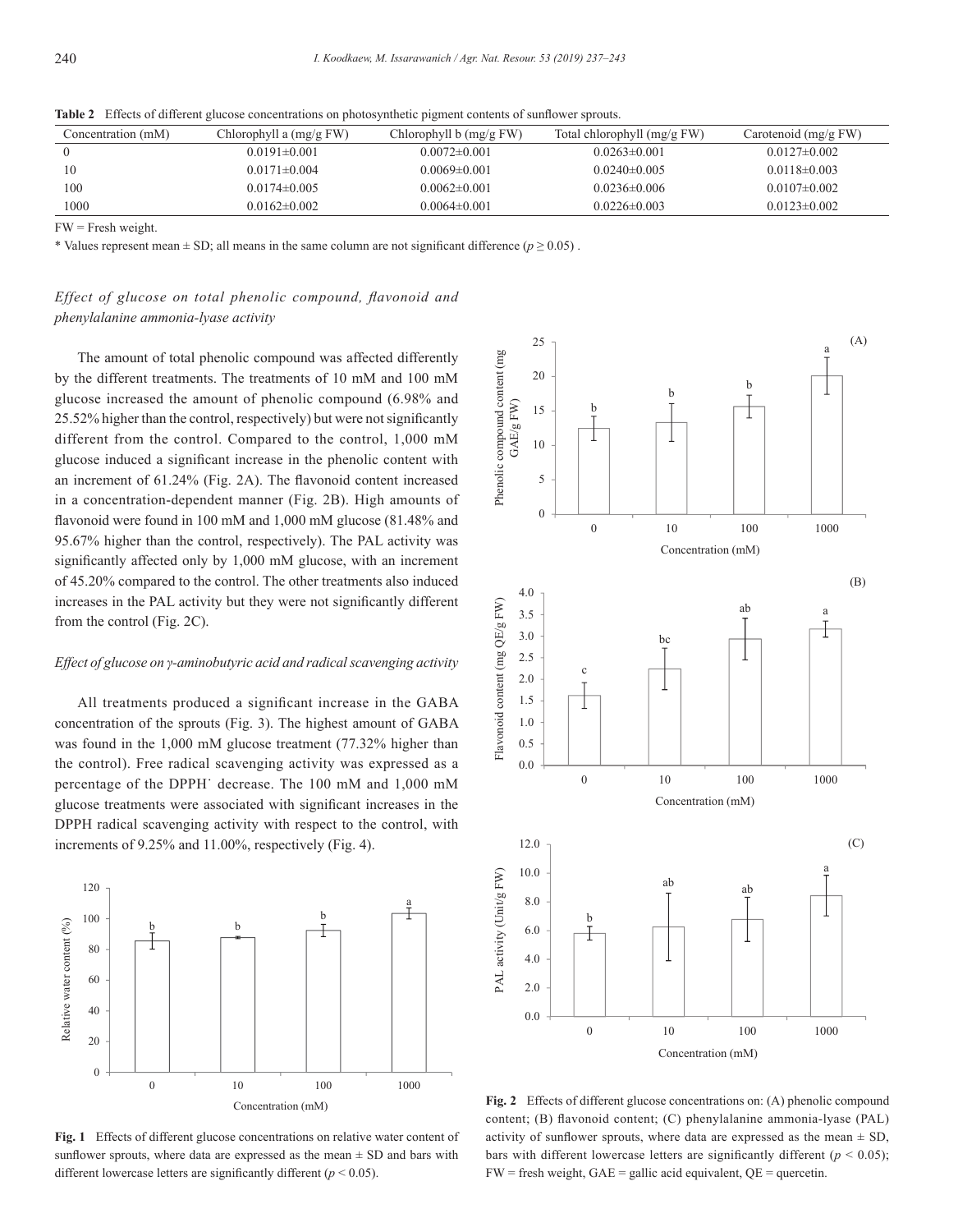

**Fig. 3** Effects of different glucose concentrations on γ-aminobutyric acid (GABA) contents of sunflower sprouts where data are expressed as the mean  $\pm$  SD, bars with different lowercase letters are significantly different ( $p$  < 0.05);  $FW = fresh weight$ 

#### **Discussion**

Application of a low glucose concentration (10 mM and 100 mM) to sunflower sprouts had no significant effects on sprout length and fresh weight. However, the shoot growth and fresh weight were significantly inhibited by 1,000 mM glucose. Such a discrepancy could have been due to the seed reserve being sufficient to permit some osmotic adjustment to maintain a high cellular turgor, allowing sprout growth only under a low glucose-induced stress. Lower growth and yield of the sprouts in the high concentration of glucose treatments can be explained by the increasing osmotic stress conditions which caused an artificial drought during plant growth. This can cause a removal of water from the cytoplasm resulting in a reduction of the cytosolic and vacuolar volumes (Ramakrishna and Ravishankar, 2011). Photosynthetic pigments were monitored as an indicator of stress toxicity. The results showed that the glucose treatments tended to decrease the photosynthetic pigment of the sprouts but were not significantly different from the control. This implied that the concentration of glucose up to 1,000 mM did not induce severe stress to the sprout.

Regulating of water balance is fundamental to cell survival under osmotic stress conditions and the leaf RWC has been proposed as a plant water status indicator more than other water potential parameters under drought stress conditions (Lugojan and Ciulca, 2011). The present results indicated out that the RWC did not decrease after treatment with glucose. This suggested that maintaining the water status was a common adaptation of the sprout under osmotic stress to sustain sprout growth. However, glucose at a concentration of 1,000 mM significantly increased the RWC of the sprouts. The increase in RWC might have been due to the adaptation of the sprout to maintain a water potential differential between the cell and its environment with 1,000 mM glucose-induced mild osmotic stress.

The analyzed sprouts showed significant increases in the total phenolic compounds and flavonoids content as well as the PAL activity. Glucose was used as an elicitor of enhanced phenolic compounds and



**Fig. 4** Effects of different glucose concentrations on 2,2-diphenyl-1 picrylhydrazyl radical scavenging activity of sunflower sprouts, where data are expressed as the mean  $\pm$  SD, and bars with different lowercase letters are significantly different ( $p \le 0.05$ ).

PAL activity in this study, in accordance with a study on Chinese kale and pak choi sprouts (Wei et al., 2011). PAL is a key regulatory enzyme of the phenylpropanoid pathway which plays a major role in controlling the amount of the phenolic compounds including flavonoids (Vogt, 2010). Flavonoid metabolism is down-regulated by enzyme PAL (Winkel-Shirley, 1999). Therefore, the activity of PAL was investigated in order to provide better comprehending the process involved in the sprouts response to glucose. The amounts of phenolic compounds and flavonoids were positively correlated with the PAL activity. The results revealed that exogenous glucose treatments induced the accumulation of phenolic compounds and flavonoids in sprouts, likely through the phenylpropanoid pathway. It has been reported that PAL activity in sprouts can be modulated by elicitors including radish sprout treatment with methyl jasmonate (Kim et al., 2006) and broccoli sprouts treatment with sucrose and mannitol (Guo et al., 2011b). According to the current results, it was hypothesized that the phenylpropanoid pathway associated with the production of sunflower sprout metabolites was up-regulated by glucose.

Beside the increment in phenolic compounds, an increase in GABA was also observed after treatment with glucose. GABA is a non-protein amino acid existing in the wild in both plants and animals; it functions as a major inhibitory neurotransmitter in the mammalian central nervous system (Bowery and Smart, 2006). Rapid increases in the GABA concentration occur in plants in response to biotic and abiotic stresses such as high temperature, dehydration, salinity and oxidative stress (Kinnersley and Turano, 2000; Bouché and Fromm, 2004). Exogenous glucose increased the GABA content in sunflower sprouts indicating that its physiological metabolism was enhanced. In the current study, a positive correlation between the increment of RWC value and GABA content was observed, suggesting that they could be involved in the osmotic adjustment under low water potential. Due to GABA being one of the osmolytes in plants, GABA accumulation in the cell could balance the decrease in water potential that occurs during cellular dehydration (Kinnersley and Turano, 2000).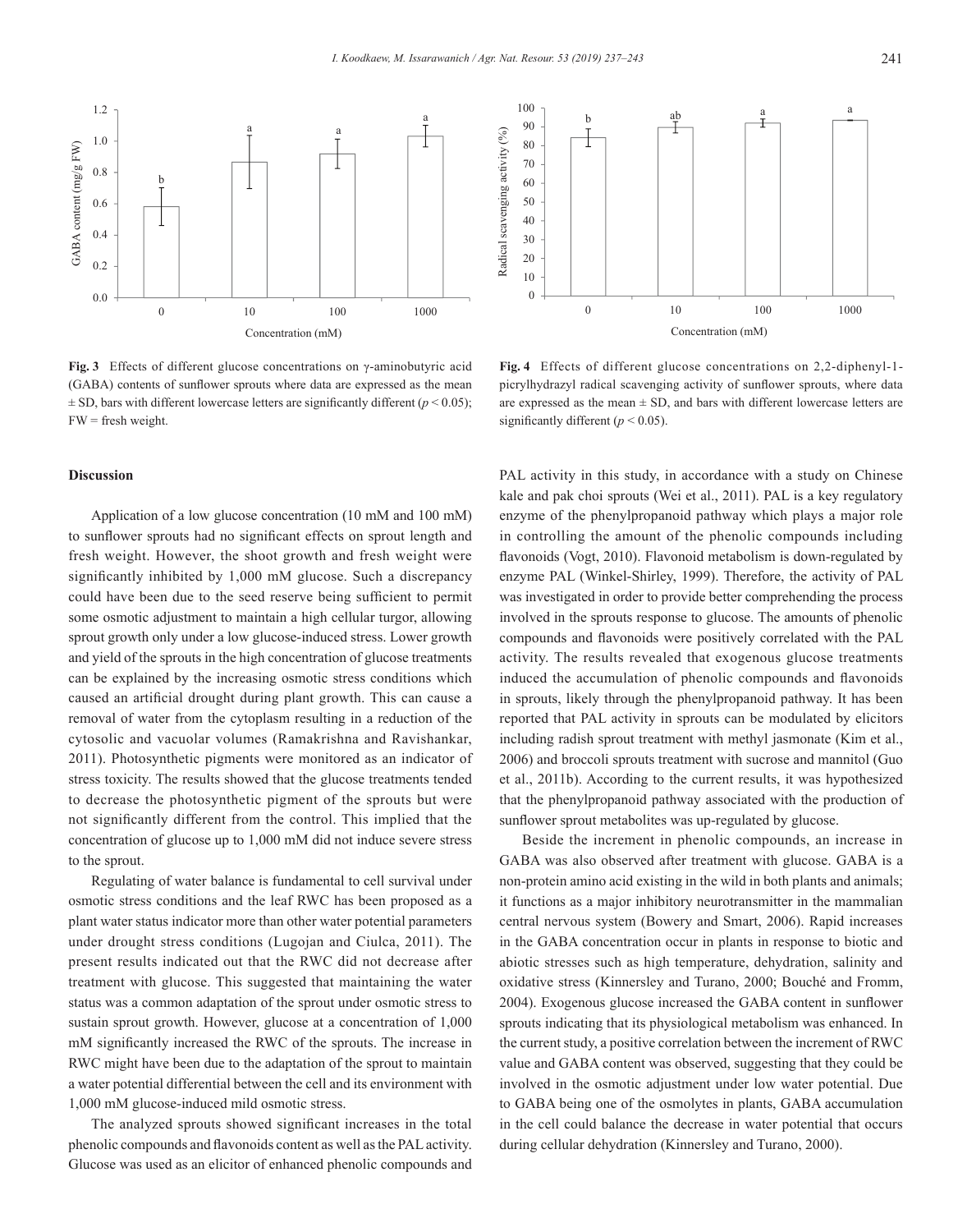A significant increase in the level of antioxidant activity was observed in the glucose treatment of sunflower sprouts compared to the control. Glucose improved the radical scavenging activity, probably due to the increased phenolic compounds and flavonoids contents because these compounds are known as antioxidant molecules (Sharma et al., 2018). This was consistent with Wei et al. (2011) who reported that the antioxidant activity of Chinese kale and pak choi sprouts increased significantly after glucose (5%) treatment. In comparison to Wei et al. (2011), the glucose level induced antioxidant activity of sunflower sprouts in the present study (1,000 mM) was higher than those reported for Chinese kale and pak choi sprouts (278 mM), perhaps because of the duration the sprouts were exposed to glucose, since glucose was added to the growth medium of Chinese kale and pak choi sprouts 3 d after sowing, whereas the sunflower sprouts were sprayed with glucose 6 d after sowing.

The formation of secondary metabolites after glucose treatment could be attributed to a certain level of osmotic stress, which initiated the signal perception through a receptor in the cell membrane to activate the biosynthesis of target metabolites via the signal transduction network (Zhao et al., 2005). In addition, glucose is the original precursor for the synthesis of phenolic compounds and several important molecular signaling pathways (Gan et al., 2017).

The current results indicated that glucose could enhance the nutritional value of sunflower sprouts and suggested that glucose could play a role in the induction of health-promoting compounds as a cause of osmotic stress or as a signal molecule. The application of a sufficient concentration of glucose on sprouts could benefit the human diet by producing more health-promoting compounds. The beneficial aspects of glucose, as demonstrated in this study, clearly warrant scale-up trials using large volumes typical of commercial conditions.

## **Conflict of Interest**

The authors declare no conflict of interest.

#### **Acknowledgements**

The authors are grateful for a research grant from the Kasetsart University Research and Development Institute (KURDI), Kasetsart University, Bangkok, Thailand.

#### **References**

- Arnon, D.I. 1949. Copper enzyme in isolated chloroplast. Polyphenoloxidase in *Beta vulgaris*. Plant Physiol. 24: 1–15.
- Bolouri-Moghaddam, M.R., Roy, K.L., Xiang, L., Rolland, F., den Ende W.V. 2010. Sugar signaling and antioxidant network connections in plant cells. FEBS J. 277: 2022–2037.
- Bouché, N., Fromm, H. 2004. GABA in plants: Just a metabolite? Trends Plant Sci. 9: 110–115.
- Bowery, N.G., Smart, T.G. 2006. GABA and glycine as neurotransmitters: A brief history. Br. J. Phamacol. 147: S109–S119.
- Brand-Williams, W., Cuvelier, M.E., Berset, C. 1995. Use of a free radical method to evaluate antioxidant activity. LWT–Food Sci. Technol. 28: 25–30.
- Cevallos-Casals, B.A., Cisneros-Zevallos, L. 2010. Impact of germination on phenolic content and antioxidant activity of 13 edible seed species. Food Chem. 119: 1485–1490.
- Cho, M.H., No, H.K., Prinyawiwatkul, W. 2008. Chitosan treatments affect growth and selected quality of sunflower sprouts. J. Food. Sci. 73: S70–S77.
- Ebert, A.W., Chang, C-H., Yan, M-R., Yang, R-Y. 2017. Nutritional composition of mungbean and soybean sprouts compared to their adult growth stage. Food Chem. 237: 15–22.
- Fernández-Moya, V., Martinez-Force, E., Garcés, R. 2003. Temperaturerelated non-homogeneous fatty acid desaturation in sunflower (*Helianthus annuus* L.) seeds. Planta 216: 834–840.
- Gan, R-Y., Lui, W-Y., Wu, K., Chan, C-L., Dai, S-H., Sui, Z-Q., Corke, H. 2017. Bioactive compounds and bioactivities of germinated edible seeds and sprouts: An updated review. Trends Food Sci. Technol. 59: 1–14.
- Guo, L., Yang, R., Wang, Z., Guo, Q., Gu, Z. 2014. Effect of NaCl stress on health-promoting compounds and antioxidant activity in the sprouts of three broccoli cultivars. Int. J. Food Sci. Nutr. 65: 476–481.
- Guo, R., Yuan, G., Wang, Q. 2011a. Sucrose enhances the accumulation of anthocyanins and glucosinolates in broccoli sprouts. Food Chem. 129: 1080–1087.
- Guo, R., Yuan, G., Wang, Q. 2011b. Effect of sucrose and mannitol on the accumulation of health-promoting compounds and the activity of metabolic enzymes in broccoli sprouts. Sci. Hortic. 128: 159–165.
- Hiscox, J.D., Israelstam, G.F. 1978. A method for the extraction of chlorophyll from leaf tissue without maceration. Can. J. Bot. 57: 1332–1334.
- Jones, M.M., Turner, N.C. 1978. Osmotic adjustment in leaves of sorghum in response to water deficits. Plant Physiol. 61: 122–126.
- Karladee, D., Suriyong, S. 2012. γ-Aminobutyric acid (GABA) content in different varieties of brown rice during germination. ScienceAsia 38: 13–17.
- Kim, H-J., Chen, F., Wang, X., Choi, J-H. 2006. Effect of methyl jasmonate on phenolics, isothiocyanate, and metabolic enzymes in radish sprout (*Raphanus sativus* L.). J. Agric. Food Chem. 54: 7263–7269.
- Kinnersley, A.M., Turano, F.J. 2000. Gamma aminobutyric acid (GABA) and plant response to stress. Crit. Rev. Plant Sci. 19: 479–509.
- Lugojan, C., Ciulca, S. 2011. Evaluation of relative water content in winter wheat. J. Hortic. Fores. Biotechnol. 15: 173–177.
- Martinez-Villaluenga, C., Peñas, E., Ciska, E., Piskula, M.K., Kozlowska, H., Vidal-Valverde, C., Frias, J. 2010. Time dependence of bioactive compounds and antioxidant capacity during germination of different cultivars of broccoli and radish seeds. Food Chem. 120: 710–716.
- Mendoza-Sánchez, M., Guevara-González, R.G., Castaño-Tostado, E., Mercado-Silva, E.M., Acosta-Gallegos, J.A., Rocha-Guzmán, N.E., Reynoso-Camacho, R. 2016. Effect of chemical stress on germination of cv Dalia bean (*Phaseolus vulgaris* L.) as an alternative to increase antioxidant and nutraceutical compounds in sprouts. Food Chem. 212: 128–137.
- Pająk, P., Socha, R., Gałkowska, D., Rożnowski, J., Fortuna, T. 2014. Phenolic profile and antioxidant activity in selected seeds and sprouts. Food Chem. 143: 300–306.
- R Core Team. 2015. R: A Language and environment for statistical computing. R Foundation for Statistical Computing, Vienna, Austria. http://www.Rproject.org/, 25 September 2018
- Ramakrishna, A., Ravishankar, G.A. 2011. Influence of abiotic stress signals on secondary metabolites in plants. Plant Signal Behav. 6: 1720–1731.
- Rolland, F., Winderickx, J., Thevelein, J.M. 2001. Glucose-sensing mechanisms in eukaryotic cells. Trends Biochem. Sci. 26: 310–317.